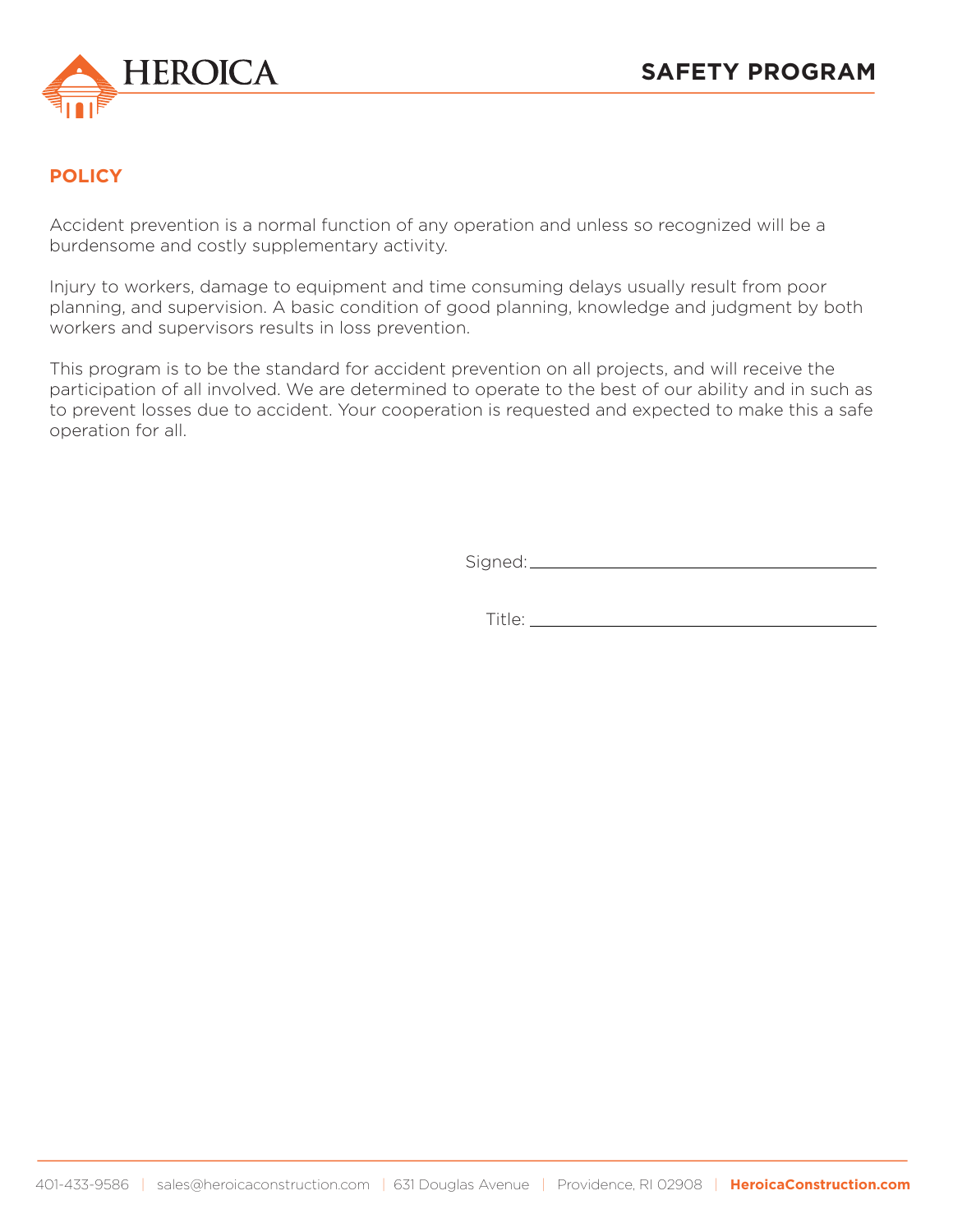

### **RESPONSIBILITY**

Accident prevention can only be successful when all employees, subcontractors and their personnel give full cooperation.

Heroica Construction will require its supervisors and personnel to comply with all details of the general contractors safety program.

#### **Heroica Construction will appoint a competent individual at the job site who will assume direction of their safety program and can take immediate action on safety violations.**

•Will attend regular safety meetings.

•Will be responsible for the availability of safety equipment and the use of such equipment.

### **SUB-CONTRACTS**

In the event that a Subcontractor is hired to perform work, they will be required to adhere to this safety program unless a satisfactory program of such Subcontractor is submitted and approved.

### **HAZARD COMMUNICATION**

Heroica Construction will be responsible to have all materials labeled as to their content. Data sheets are to be provided and available for all hazardous materials. Hazardous materials must be stored and used in accordance with Material Safety Data Sheets. All hazardous wastes are to be disposed of in accordance to Federal, State and Local regulations.

### **SUPERVISOR'S RESPONSIBILITY**

- Will be responsible for maintaining safe working conditions.
- Set proper example for safe working conditions.
- Is responsible for carrying out established safety programs.
- Shall see that every employee knows and follows the safety rules and regulations and is given the necessary safety equipment and training for his/ her particular job.
- Shall see that all necessary personal, protective equipment is provided, and that all safety devices are properly maintained and used.